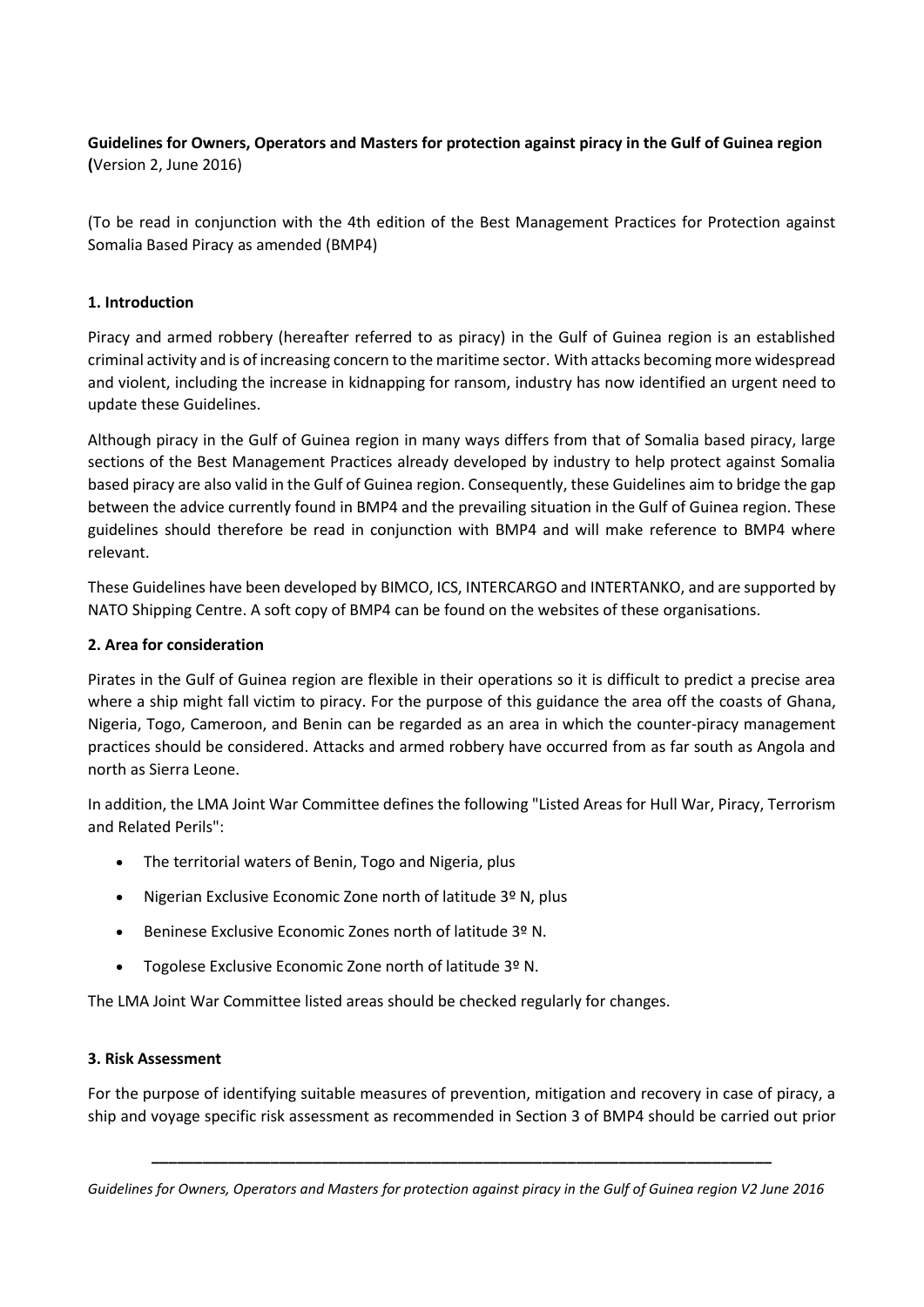to entering the area described in Section 2 above. Not unlike the Ship Security Assessment described in the ISPS Code, the risk assessment should include, but may not be limited to, the following:

- The threat (who are the pirates, what do they want to achieve, how do they attack, how do they board, which weapons do they use etc.?)
- Background factors shaping the situation (visibility, sea-state, traffic patterns e.g. other commercial ships, fishermen and human traffickers etc.)
- Possibilities for co-operation with military (escorting, employment of Vessel Protection Detachments, registering with authorities etc.)
- The ship's characteristics/vulnerabilities/inherent capabilities to withstand the threat (freeboard, speed, general arrangement etc.)
- Ship's procedures (drills, watch rosters, chain of command, decision making processes etc.)

In addition to the information found in this document, supplementary information about the characteristics of the threat and regional background factors may be sought from regional reporting centres, Shipping Association websites, the IMB, commercial intelligence providers or local sources e.g. ships' agents as in the attached Annex.

As also mentioned in BMP4, the risk assessment should take into consideration any statutory requirements, in particular those of the flag state and/or the coastal state. Other requirements dictated by company and insurance policies should also be taken into consideration. The following flow diagram provides further information.

*Guidelines for Owners, Operators and Masters for protection against piracy in the Gulf of Guinea region V2 June 2016*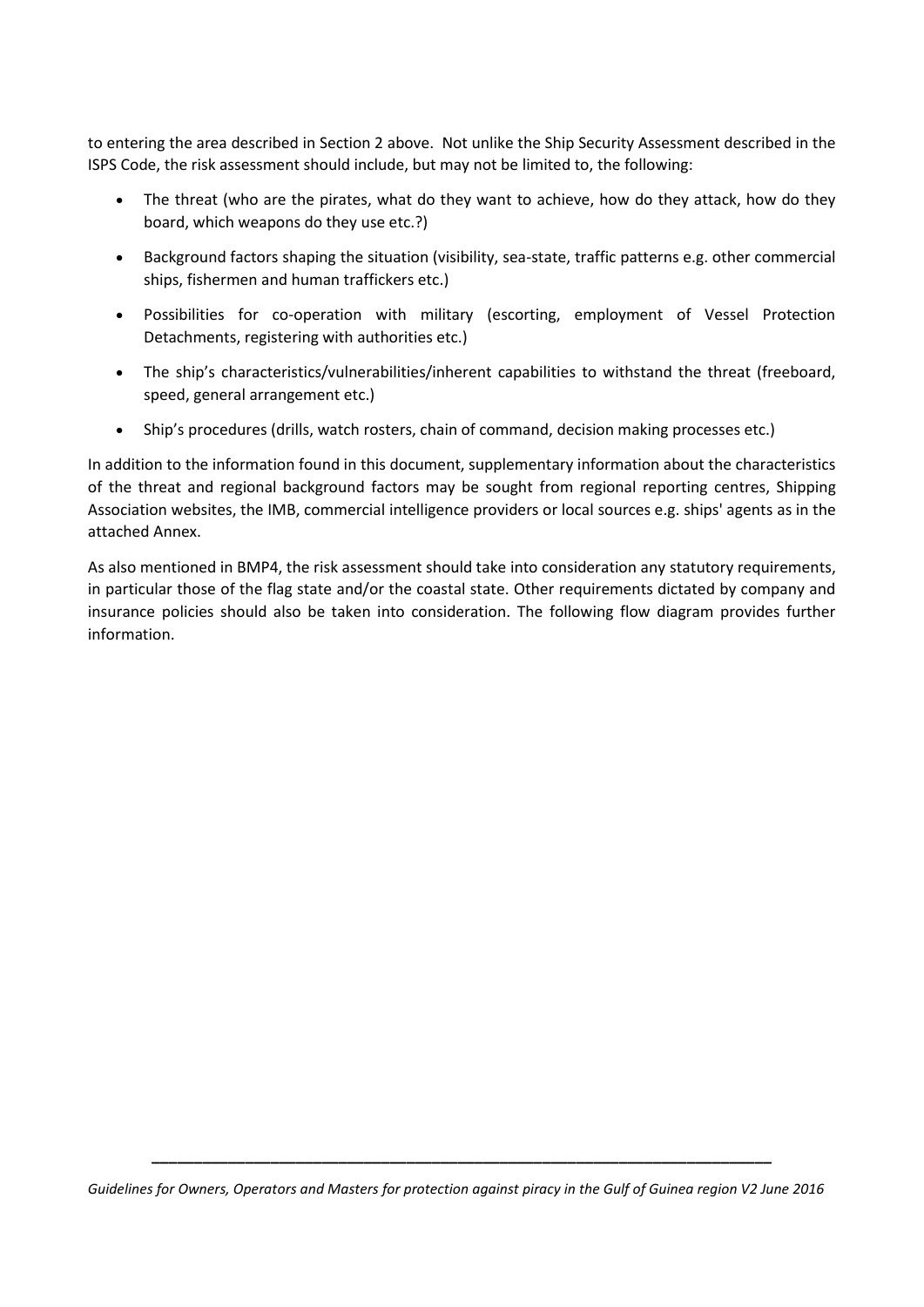

*The risk assessment process*

Much of this risk assessment already exists in BMP4, since it provides an overall list of which actions to take to defend against pirate attack. However, the guidance in BMP4 must be developed into specific actions to take and self-defence measures to apply on a ship-by-ship and voyage-by-voyage basis. For example, many pirate attacks in the Gulf of Guinea region occur whilst ships are at anchor or drifting, in which case BMP4 self-defence measures like "evasive maneuvering" are not readily applicable. Thus, the risk assessment must reflect the prevailing characteristics of the specific voyage and ship, and not just be a repetition of advice relating to a different geographical region and a different pirate modus operandi. Detailed guidance on preparing risk assessments can be found from a variety of sources including the ISPS code, which for example forms the base line for the BIMCO Ship and Voyage Specific Risk Assessment (SVSRA).

## **4. Typical Pirate Attacks**

The Gulf of Guinea "pirate business model" is primarily aimed at theft and kidnapping for ransom. Generally speaking, pirates in the Gulf of Guinea are more violent than their Somalia based colleagues. Seafarer deaths

*Guidelines for Owners, Operators and Masters for protection against piracy in the Gulf of Guinea region V2 June 2016*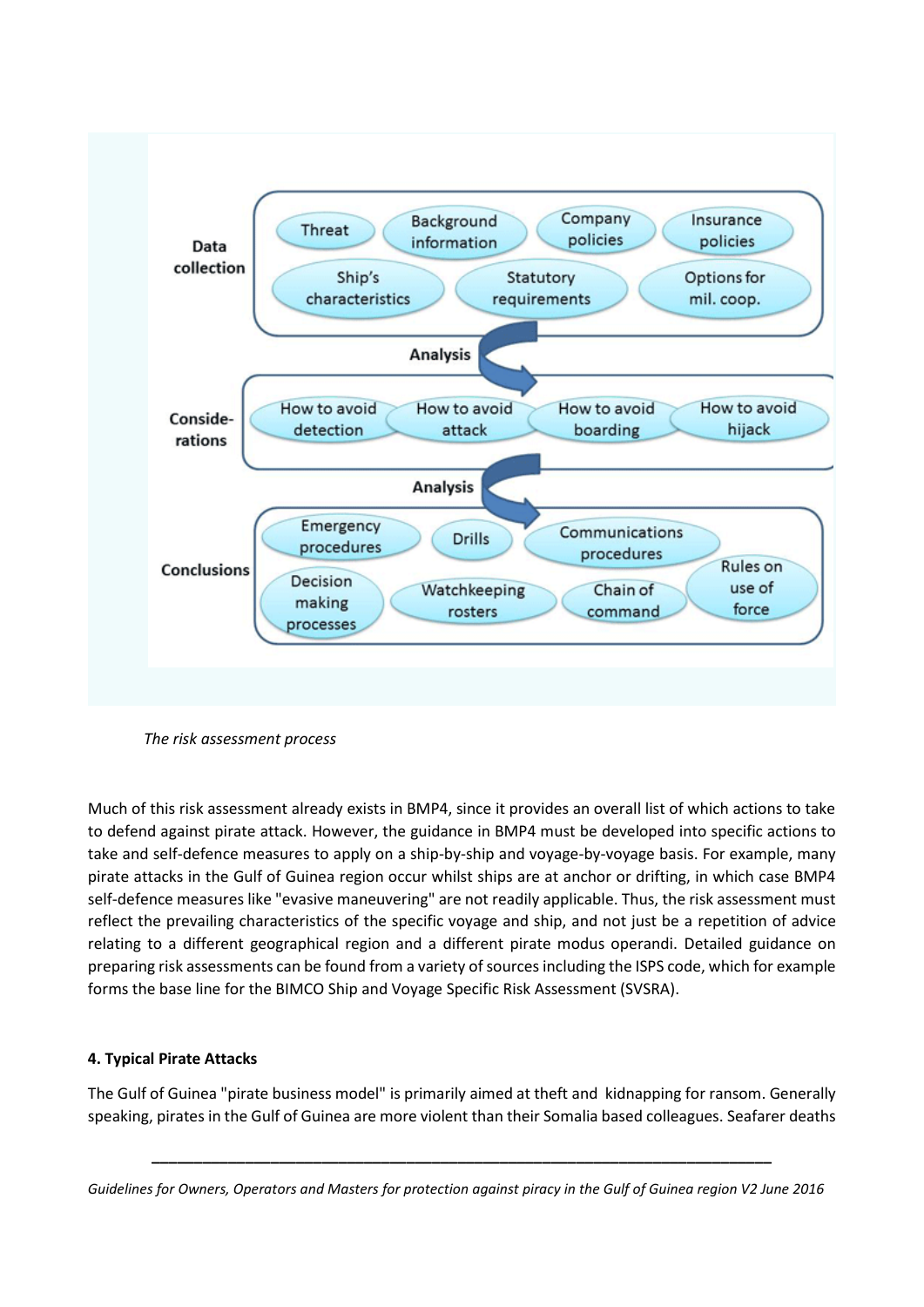remain common and Oceans Beyond Piracy have reported that in 2015, 23 people were killed during pirate attacks. Pirate activity within the Gulf of Guinea can be split broadly into the following categories:

- Armed Robbery In general this is opportunistic, is violent, and occurs where vessels are approaching, drifting or anchored off ports. There have been instances across the Gulf of Guinea region e.g. off Lagos, in Port Harcourt, Bonny River, Cotonou and Lome. For the most part the intention is to take valuables from the safe, IT equipment, and personal effects.
- Cargo theft This occurs throughout the area described and often occurs in or about the STS transfer areas where ships are particularly vulnerable. In the main it is related to product and chemical tankers but there are also regular attacks and thefts on general cargo carriers. Vessels are hijacked for several days and cargo is transferred to a smaller vessel. These incidents are well-organised, often involving a criminal element with commercial interests ashore. Recent cargo thefts have demonstrated that pirates often have a maritime know-how allowing them to disable communications, operate the cargo system, etc.
- Kidnapping All seafarers are at risk. Instances of ships being attacked and seafarers taken ashore for ransom remain common. Current modus operandi is to take 4 to 5 seafarers – often the Master and Chief Engineer - as they command higher ransoms. There is a well-organized infrastructure that generally holds those kidnapped for 4 -6 weeks and little more as few hostages can survive longer in the environment they are held in captivity. It is estimated there could be as many as 11 groups operating in the Niger Delta and there is a growth in politically motivated kidnapping.

The methodology employed in pirate attacks in the Gulf of Guinea region often share similar characteristics to those of Somalia based pirates (see BMP 4 Section 4), but there are some key differences. For example, the main threat is from approaches made by high-powered speedboats, and a recent incident involved a speedboat launched from an unidentified mothership.

The risk of falling victim to a pirate attack is particularly high when the ship is at anchor or is drifting off a port e.g. close to pilot station. Another vulnerable situation is when conducting STS operations and the two ships are adrift and moored alongside each other.

For the tanker sector, cargo theft results in stolen oil products being sold in the region. For the dry cargo and other sectors, violent robbery is more common. Attacks, both outside and inside territorial waters, appear to be the result of intelligence-led planning by the pirates, with particular products such as gasoil or gasoline being targeted in very well co-ordinated and executed operations. Companies and ships operating regularly in the region are likely to be at increased risk of falling subject to pirate intelligence collection operations and subsequent pirate attack.

## **5. Ship Movement Reporting Procedures**

Although this may change in future, at present there is no formal, centralised international ship movement reporting procedure in place in the Gulf of Guinea region. There are however a number of options for reporting incidents and particularly:

#### Marine Domain Awareness for Trade – Gulf of Guinea (MDAT-GoG):

*Guidelines for Owners, Operators and Masters for protection against piracy in the Gulf of Guinea region V2 June 2016*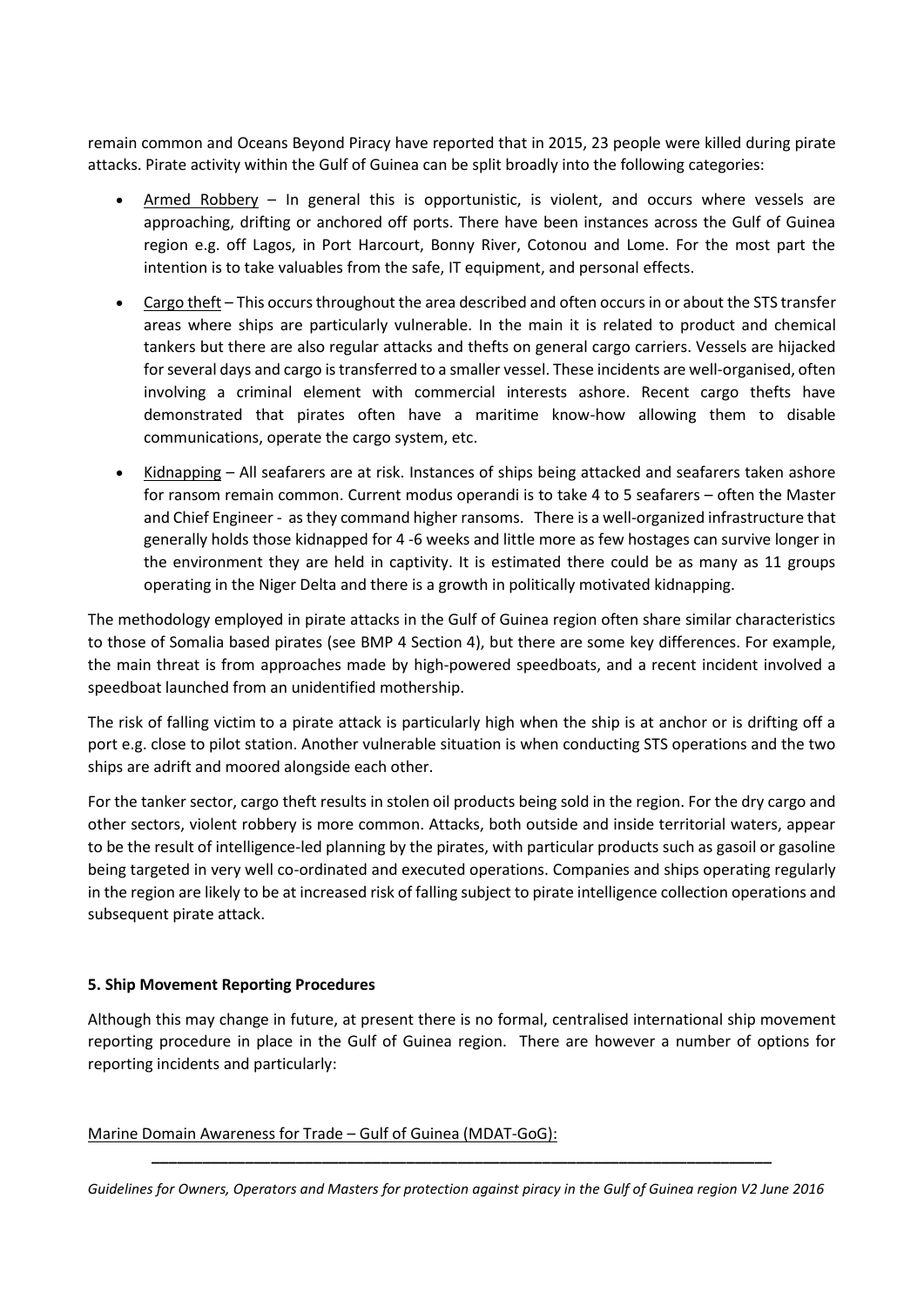It is a service operated by the French and UK navies from centres in Brest, France, and in Portsmouth, England and aims to develop, maintain and share details of the maritime domain picture of the waters off Africa's western seaboard. The MDAT-GoG administers a Voluntary Reporting Area (VRA) scheme under which merchant vessels are encouraged to report position information while operating in the VRA.

The VRA as shown on Admiralty Chart Q6114, has been issued to clearly define an internationally recognised area, so ship operators and vessels transiting, trading or operating in West Africa can join a trusted reporting scheme. The provision of Admiralty Chart Q6114 to all vessels operating in the VRA is strongly recommended

Suspicious activity and incidents reported to MDAT-GoG by shipping in the VRA, using the forms on the Chart and repeated at Annex B, assist in the creation of a detailed and accurate regional maritime domain picture. The analysis is used to produce security recommendations that are shared with seafarers, ship operators and law enforcement agencies to enhance risk awareness and improve incident response.

The MDAT-GoG provides a 24-hour manned service of military experts. The MDAT-GoG receives reports, shares important updates and provides guidance on vessel operating patterns, security risks with the Gulf of Guinea maritime community.

- The MDAT-GoG has no influence over the deployment of local military assets to assist merchant vessels which are attacked, but is linked with national and regional maritime operations centres and may be able to help direct them to the scene of an incident.
- Dedicated naval staff collate data from a variety of sources to aid their understanding of the maritime environment. The voluntary position reports from vessels operating within the VRA are an important input to greater understanding of maritime activity - the information reported is used to inform other regional governmental organisations and inform recommendations to enhance security planning, incident response and investigations.

Owners and operators should bring this reporting scheme to the attention of their ships to encourage vessels entering the VRA to report, make daily reports during transit and log a departure report when leaving. The contact details and details of the report format are shown at Annex B.

## Reporting:

Vessels are encouraged to send regular reports, using the MDAT-GoG reporting forms as below:

| WHEN                 | <b>WHAT</b>                  |
|----------------------|------------------------------|
| On entering the VRA  | <b>Initial Report</b>        |
| Daily**              | <b>Daily Position Report</b> |
| On Departing the VRA | <b>Final Report</b>          |
| <b>By Exception</b>  | By Exception Report          |

## \*\* At 0800 if convenient to daily routine\*\*

How to Report?

*Guidelines for Owners, Operators and Masters for protection against piracy in the Gulf of Guinea region V2 June 2016*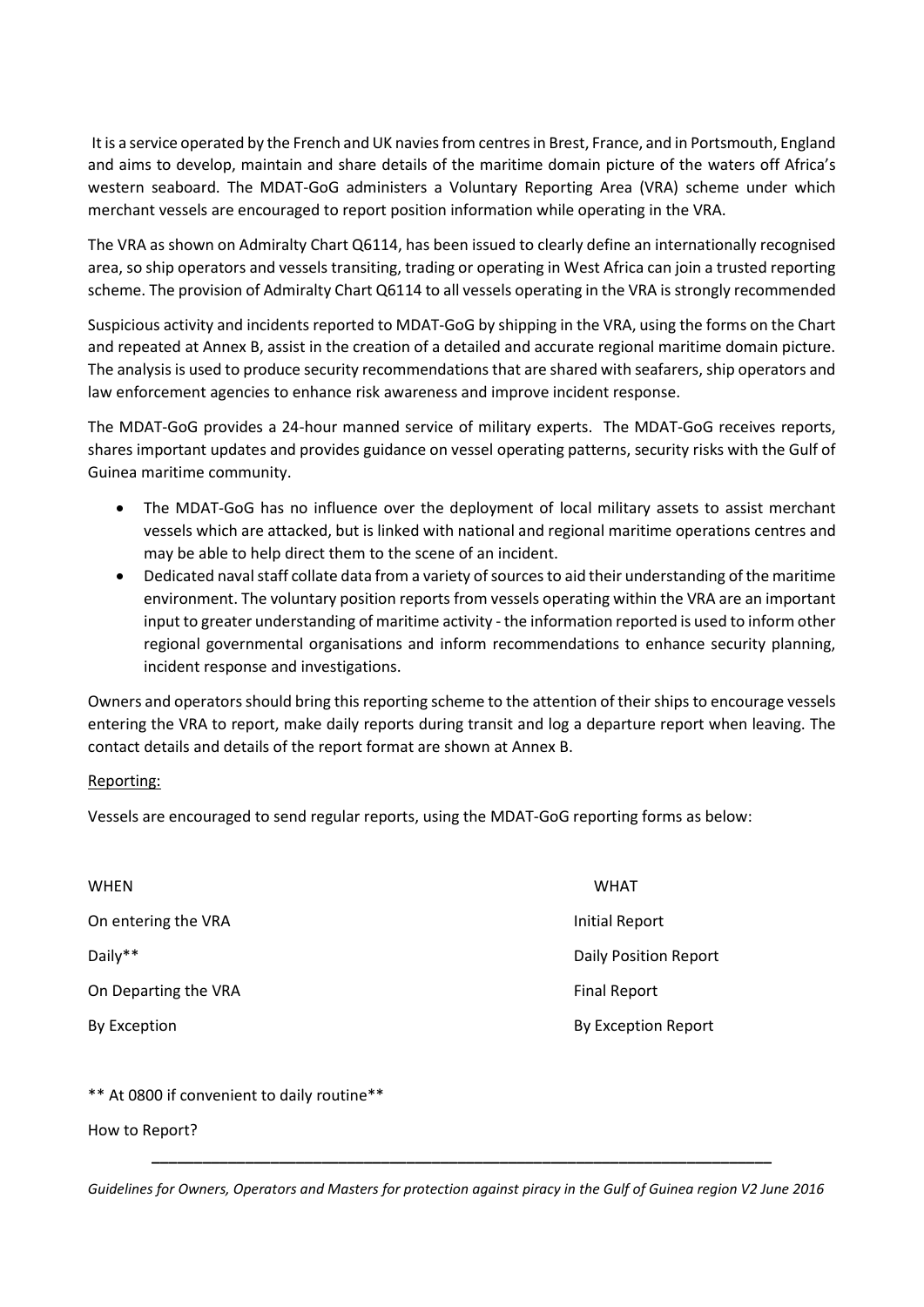The MDAT-GoG reporting forms (see Annex C), should be used to make the reports described above.

Email is the preferred method of communication but alternatively telephone, (see Annex A for contact details).

## Regional Maritime Rescue Coordination Centres:

These are established at Monrovia and Lagos and are important points for safety reporting. See Section 13

## International Maritime Bureau (IMB):

Ships should report all incidents to the IMB reporting centre in order to accurately reflect the number and types of incident. See Section 13

There are a number of other reporting centres in the process of being established and it is expected that the Inter-regional coordination centre in Yaounde will be operational in the future.

Individual flag states may well have their own national ship movement reporting procedures. Any flag state reporting requirements should be clarified and complied with.

The above guidance is the best available at the time of publication, but is likely to change as reporting centres become operational and regional coordination and cooperation increases. Owners and Operators should monitor the developing situation in order to ensure that vessels operating in the region are aware of reporting options available to them. It is essential that each and every incident is reported in order to maintain pressure on coastal states to meet their obligations under UNCLOS and encourage the international community to support infrastructure and capacity building in the region.

## **6. Company Planning**

The Gulf of Guinea region is not subject to an established policing mechanism by international navies, and neither the UKMTO nor MSCHOA play a role in the region. The NATO Maritime Reporting Centre monitors the situation but plays no formal part.

Company planning procedures outlined in Section 6 of BMP4 should be applied in the Gulf of Guinea region. The following important advice should be noted:

- Communications with external parties should be kept to a minimum, with close attention paid to organising rendezvous points and waiting positions. For e-mail correspondence to Agents, Charterers, Chandlers etc. it is strongly recommended that address lists are controlled and that information within the e-mail is concise, containing the minimum that is legally required in order to fulfil requirements or contractual obligations.
- Contractual arrangements should be put in place with a view to keeping vessels out of harm's way.
- Know your agents and avoid or minimize requirements where possible. Unnecessary interaction with other parties creates opportunities for information regarding the vessel's position to be compromised.
- If the ship trades regularly in the region it is recommended to alter arrangements once in a while to make it harder for criminals to predict where operations might take place.

In terms of the availability of armed escort vessels, the Nigerian Navy are known to offer licences to certain companies to employ naval personnel on board their escort vessels.

*Guidelines for Owners, Operators and Masters for protection against piracy in the Gulf of Guinea region V2 June 2016*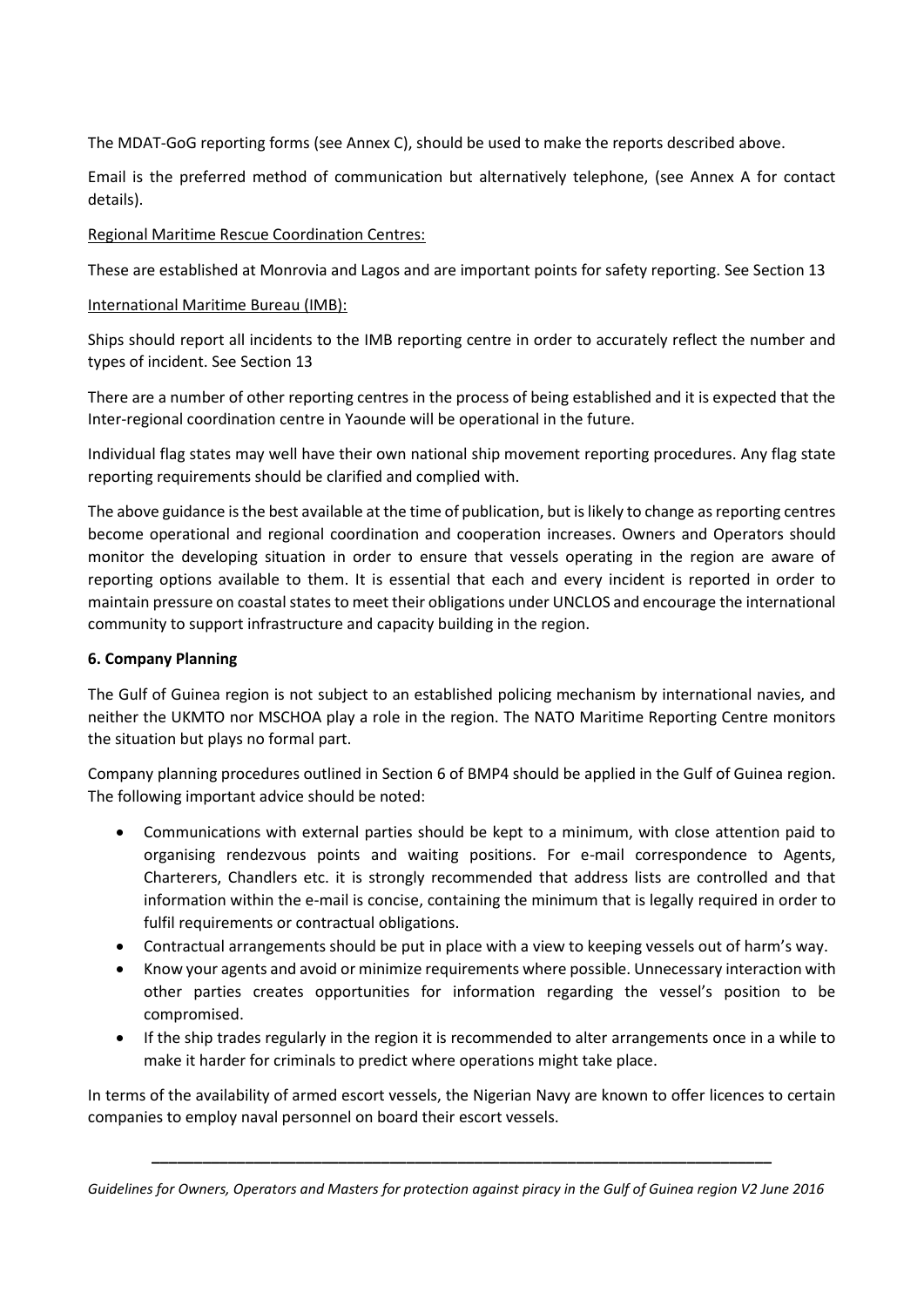Likewise, some companies offer Nigerian security forces as armed guards for deployment on board merchant ships. Such services should anyway only be contracted if a requirement exists following the risk assessment, and only as a supplement to ship protection measures outlined in BMP4.

Using private armed guards in the Gulf of Guinea region is much more problematic than off Somalia, owing to the complex patchwork of legal, security, administrative, command and control interests that need to be addressed, and the following should be considered:

- Care should be exercised when using private armed guards, as they are prevented by law from operating inside territorial waters of coastal states in the region, and authorities are known to enforce these regulations vigorously.
- Local or Government forces subcontracted by PMSCs should only be used if they are legitimate, and trusted (see above). For example, it is illegal to use Nigerian Maritime Police beyond the fairway buoy.

## **7. Master's Planning**

Many of the Master's planning procedures described in Section 7 of BMP4 also apply to the Gulf of Guinea, although there are no Group Transit schemes or national convoys. Given the modus operandi of the pirates operating in the Gulf of Guinea region, the Master should plan according to the following:

- Rendezvous Where possible, avoid waiting and slow steaming. Consider offering several alternative rendezvous points and advise rendezvous points at the last minute. If waiting, keep well off the coast (up to 200nm). Do not give away waiting positions. Do not drift and keep engines ready for immediate maneuvers.
- Anchoring Where practicable, a prolonged stay at anchorage is to be avoided.
- Minimize use of VHF and use e-mail or secure satellite telephone instead. Where possible only answer known or legitimate callers on the VHF, bearing in mind that imposters are likely and may even appear in uniform.
- The greatest risks of piracy are at night and these need to be factored into all planning. Where possible, operations should start and end during daylight hours.

## **8. Ship Protection Measures**

The ship protection measures described in Section 8 of BMP4 (except 8.15) also apply in the Gulf of Guinea region. When STS operations are expected to be conducted, extra attention should be paid to the use of physical protection measures. Although barbed wire can potentially make it very difficult to complete an STS operation, other protection measures should be considered to protect the ship from attack in these cases.

 Vessel hardening is likely to be quite effective in this region and a moving ship also makes an effective deterrent since, unlike Somalia based pirates, ladders are not often used to board ships.

*Guidelines for Owners, Operators and Masters for protection against piracy in the Gulf of Guinea region V2 June 2016*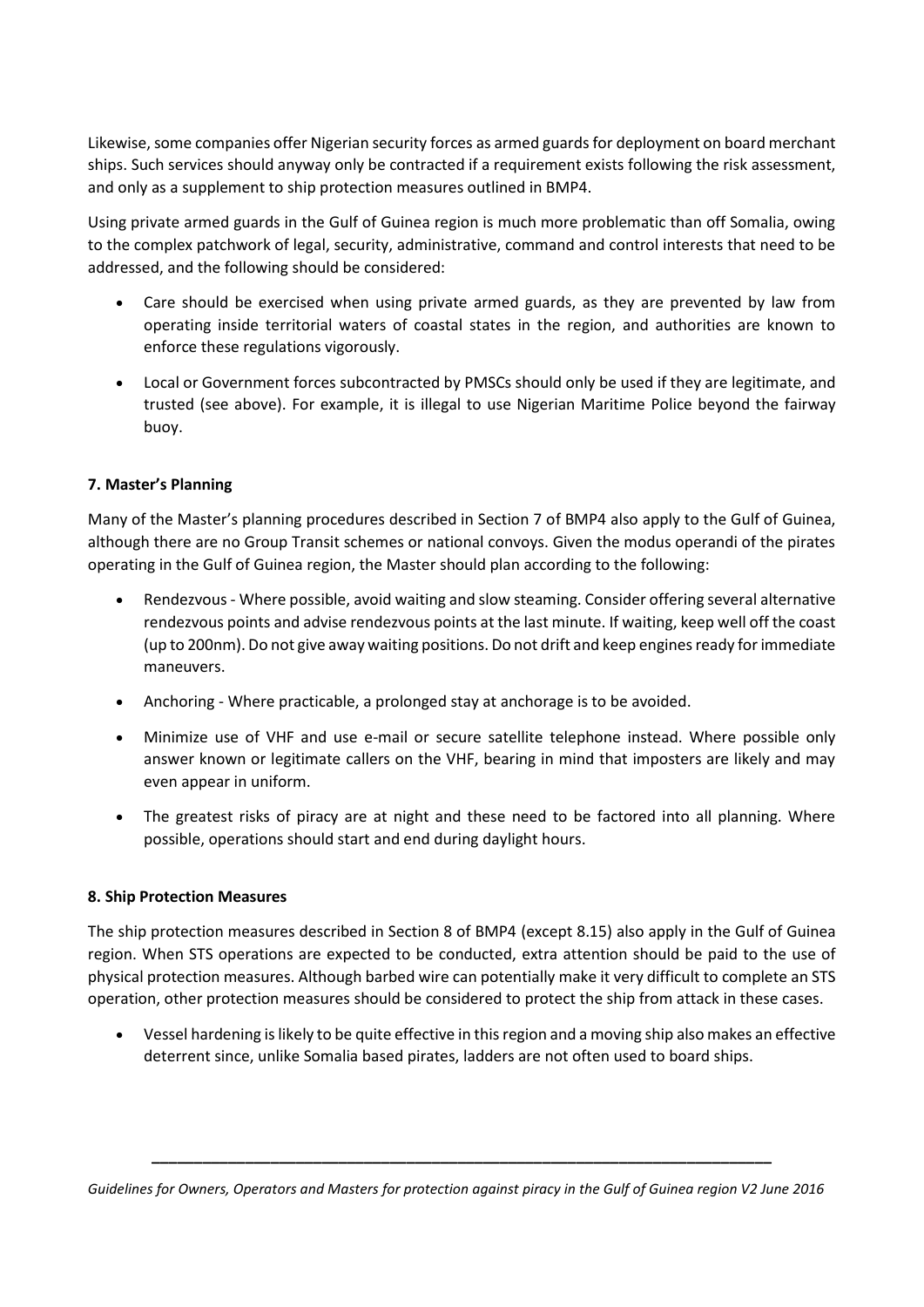- During STS operations or when adrift, equipment such as fenders, anchor chains and hawse pipes can potentially provide a vulnerable point of access for attackers, and entry should be physically blocked.
- Pirates detect and target vessels by sight and by the use of AIS. Therefore limit the use of lighting at night and reduce the power or turn off AIS. Unfortunately, this has a major drawback in that it may reduce the likelihood of an intervention by "friendly forces" if attacked. Consequently, **AIS must be switched on immediately if the ship is boarded**.
- The use of citadels is an on owners/master's choice but it should be borne in mind that their successful use in the Indian Ocean was predicated upon their being a strong chance of a Naval Intervention. The principles of their construction and use however remain the same as outlined in BMP4. Given the levels of violence perpetrated by Pirates, and if control of the engines can be maintained from the citadel, many think that this option is the safest and also one that prevents the ship from maneuvering in order to prevent cargo theft.
- Owners should consider the placement of hidden position transmitting devices as one of the first actions of pirates is to disable all visible communication and tracking devices and aerials.

## **9. Pirate Attack**

The guidelines in BMP4 Section 9 are applicable with the exception of the role described for the UKMTO and MSCHOA.

In the event of a pirate attack in the Gulf of Guinea region, the best way of alerting the local authorities of an attack is via the MDAT-GoG. Maintain contact with the MDAT-GoG preferably by telephone for as long as it is safe to do so. On receipt of information in relation to an attack, the MDAT-GoG will inform the appropriate national maritime operations centre and local authorities and will ensure all other vessels in the immediate vicinity are aware of the event.

The following list of actions below should be considered if an attack is imminent:

- If underway speed should be increased as much as possible to open the distance between the ship and the attackers. Try to steer a straight course to maintain maximum speed. Consider evasive actions if the circumstances dictate.
- Initiate the ship's pre-prepared emergency procedures.
- Activate the Emergency Communication Plan.
- Sound the emergency alarm and make an announcement in accordance with the Ship's Emergency Plan.
- Report the attack as soon as possible to MDAT-GoGby Phone and follow up with call to the Company Security Officer if the situation permits.
- Activate the Ship Security Alert System (SSAS) which will alert your CSO and Flag State. Make a 'Mayday' call on VHF Ch. 16.
- Send a distress message via the Digital Selective Calling system (DSC) and Inmarsat-C, as applicable.
- Ensure that the Automatic Identification System (AIS) is switched ON.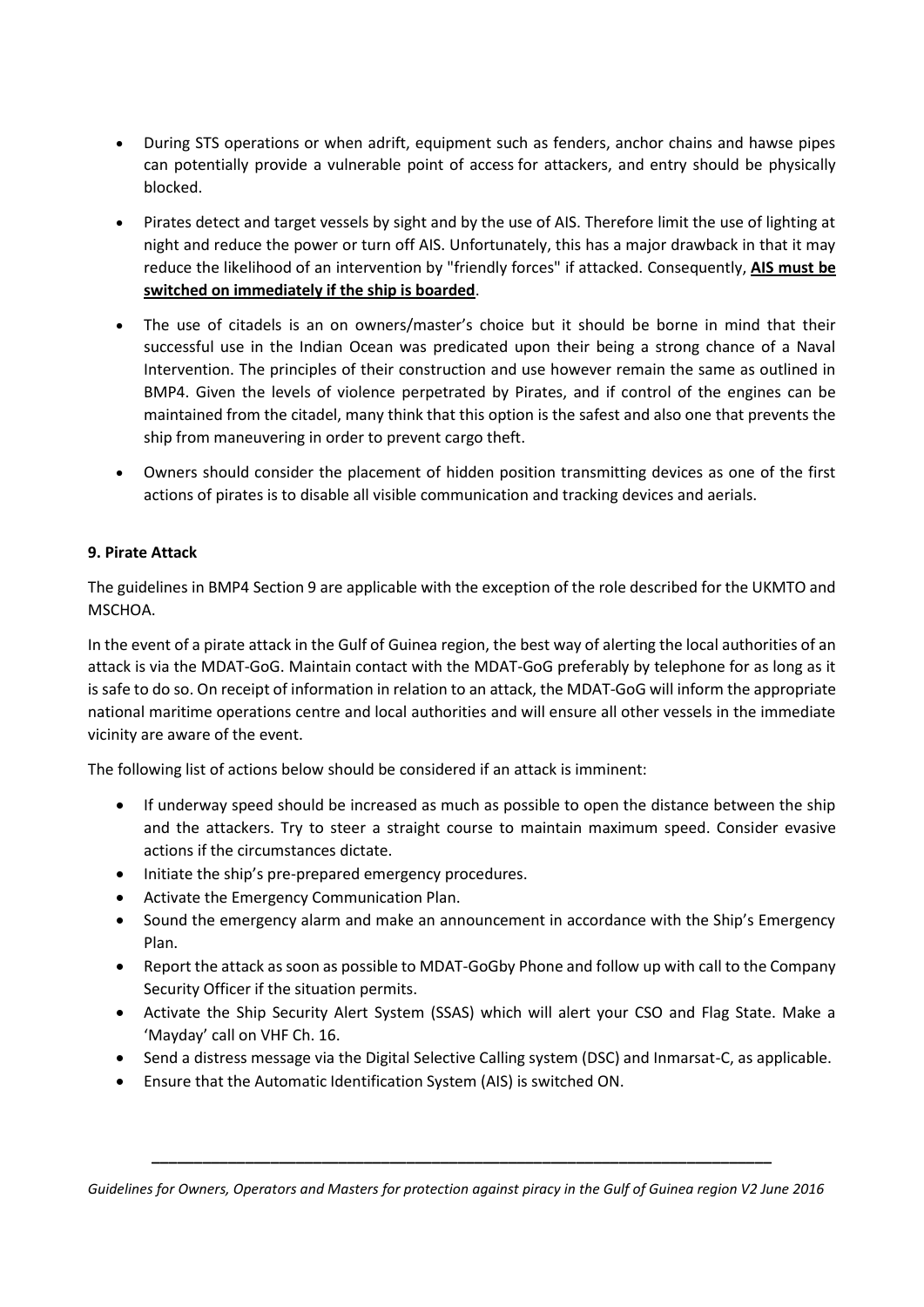- All crew, except those required on the bridge or in the engine room, should move to the Safe Muster Point or Citadel if constructed. The crew should be given as much protection as possible should the attackers get close enough to use guns.
- If possible, alter course away from the approaching craft. When sea conditions allow, consider altering course to increase an approaching craft's exposure to wind/waves.
- Activate water spray and other self-defensive measures.
- Confirm external doors and, where possible, internal public rooms and cabins, are fully secured. If possible pull-up external ladders and fenders.
- Place the ship's whistle/foghorn/alarm on Auto to demonstrate to any potential attacker that the ship is aware of the attack and is reacting to it.

If communication is lost or difficult alternative options include:

- The Regional Maritime Rescue Coordination Centre (RMRCC) in Lagos or
- The RMCC Monrovia if in the western extremities of the GoG.

The Lagos centre covering all coastal states from Benin to the DRC is run by the Nigerian Maritime Administration and Safety Agency (NIMASA) and can be contacted via details shown in Section 13 of this Guidance. The Monrovia centre covering from Guinea to Ghana is run by the Liberian Maritime Administration and can be contacted as at Section 13.

When contacted, the Lagos and Monrovia RMRCC will alert the military and/or coast guard forces in the region who will initiate a response if the necessary resources are available at the time of the alert.

## **10. If Pirates Take Control**

The advice in Section 10 of BMP4 is also applicable, again with the exception that UKMTO does not play a role in the Gulf of Guinea. Instead MDAT-GoG, Lagos RMRCC or Monrovia RMRCC should be contacted.

As previously mentioned the pirates operating in the Gulf of Guinea region often use violence in order to subdue the crew. Therefore, it is extremely important not to engage in a fight with the pirates, because this will entail great risk of the crew getting hurt or killed. *NB: Records exist of an incident where an on-board naval guard detachment engaged in gun battle with attacking pirates leading to the killing of two navy personnel, and the kidnap for ransom of the remaining crew.*

Violent shipboard robberies can take place as a result of a previously unsuccessful attack on another vessel. Therefore:

- Great care needs to be taken if your ship is boarded, as life is little valued by robbers. Compliance/submission to attackers is essential once a vessel has been taken.
- Generally minimizing cash carried will make vessels less attractive in the longer run.

Kidnap and Ransom in the Gulf of Guinea region is a growing trend. Experience shows attackers will board a vessel and loot the ship's stores and steal personal belongings. Once this has been done they may kidnap key individuals e.g. the Master and Chief Engineer.

Kidnap can serve two key purposes for the attackers: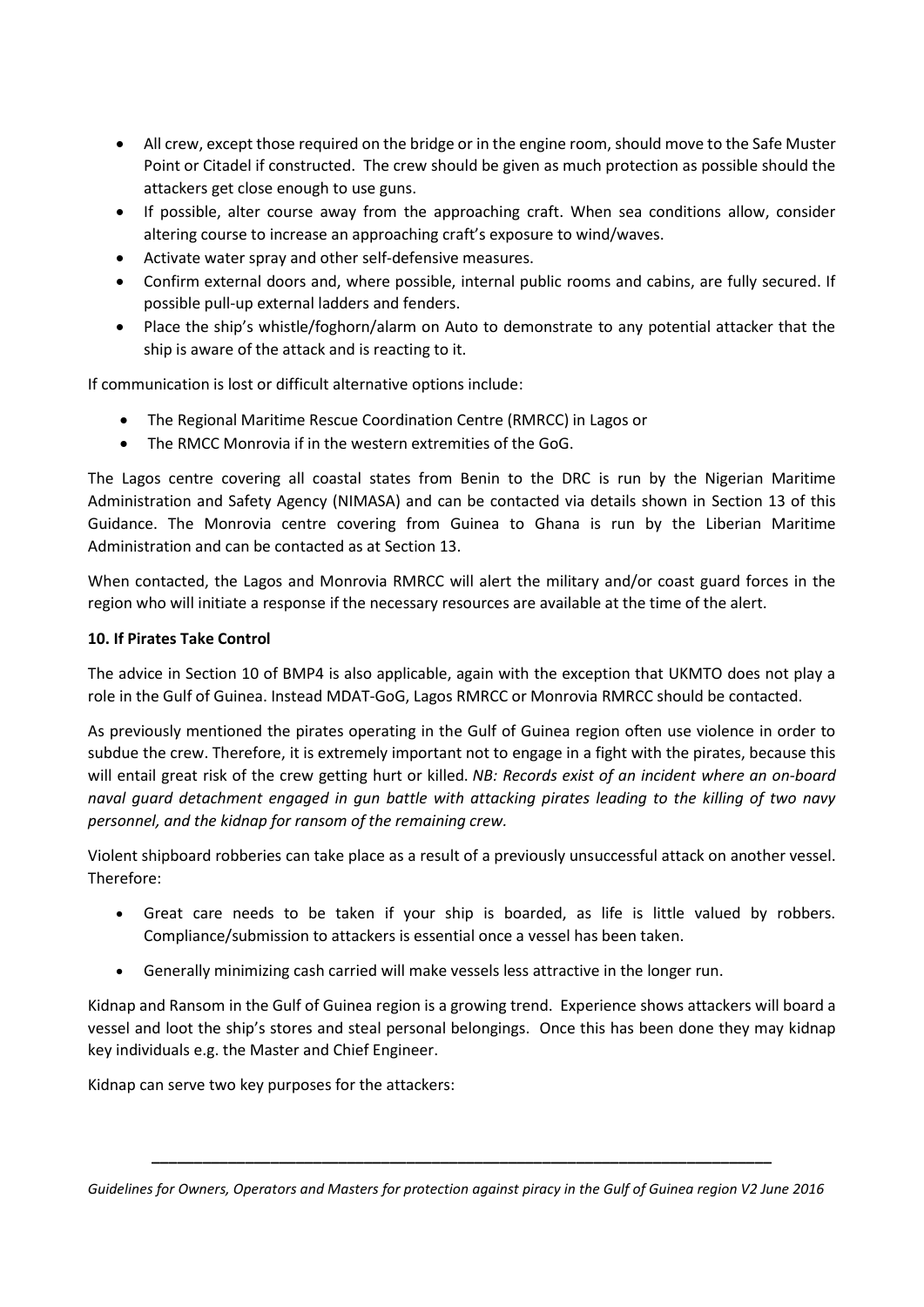- Help the attackers escape. The presence of hostages may reduce the likelihood of security forces to engage in a firefight and;
- For ransom. To maximise their profits from the attack or hijack.

Each company or organisation will have a policy in place to cover the eventualities of Kidnap and Ransom.

## **11. In the Event of Military Action**

Section 11 of BMP4 fully applies.

## **12. Post Incident Reporting**

Section 12 of BMP4 and the related Annexes containing reporting formats also apply in the Gulf of Guinea region, however with the exception of involving the UKMTO and MSCHOA in the reporting.

- As described in BMP4, all piracy incidents should be reported to the IMB in accordance with Annex A to this Guidance (for contact details, see Section 13).
- Additionally, GoG incidents should be reported to Interpol via the West African Police Information System (WAPIS) Regional Bureau in Abidjan. (see Section 13 for contact details)

The relevant reporting format can be found in Annex A.

## **13. MDAT-GoG Contact details**

• Website: tha

## E-mail: [watchkeepers@mdat-gog.org](mailto:watchkeepers@mdat-gog.org)Telephone (24hrs): *+33(0)2 98 22 88 88*

## INTERPOL Command and Coordination Centre

- Website: [www.interpol.int](http://www.interpol.int/)
- E-mail: [os-ccc@interpol.int](mailto:os-ccc@interpol.int)
- Telephone (24hrs): +33 (0) 47244 7676

## Lagos Regional Maritime Rescue Coordination Centre (RMRCC)

## NIGERIA

- Telephone (24hrs): +234 (1) 730 6618
- The Lagos MRCC covers nine countries (Benin, Cameroon, Republic of Congo, the Democratic Republic of Congo, Equatorial Guinea, Gabon, Nigeria, São Tomé & Príncipe and Togo).

## Monrovia Regional Maritime Rescue Coordination Centre (RMRCC)

## LIBERIA

INMARSAT C Terminals: # 580-460173-111 AOR-E

*Guidelines for Owners, Operators and Masters for protection against piracy in the Gulf of Guinea region V2 June 2016*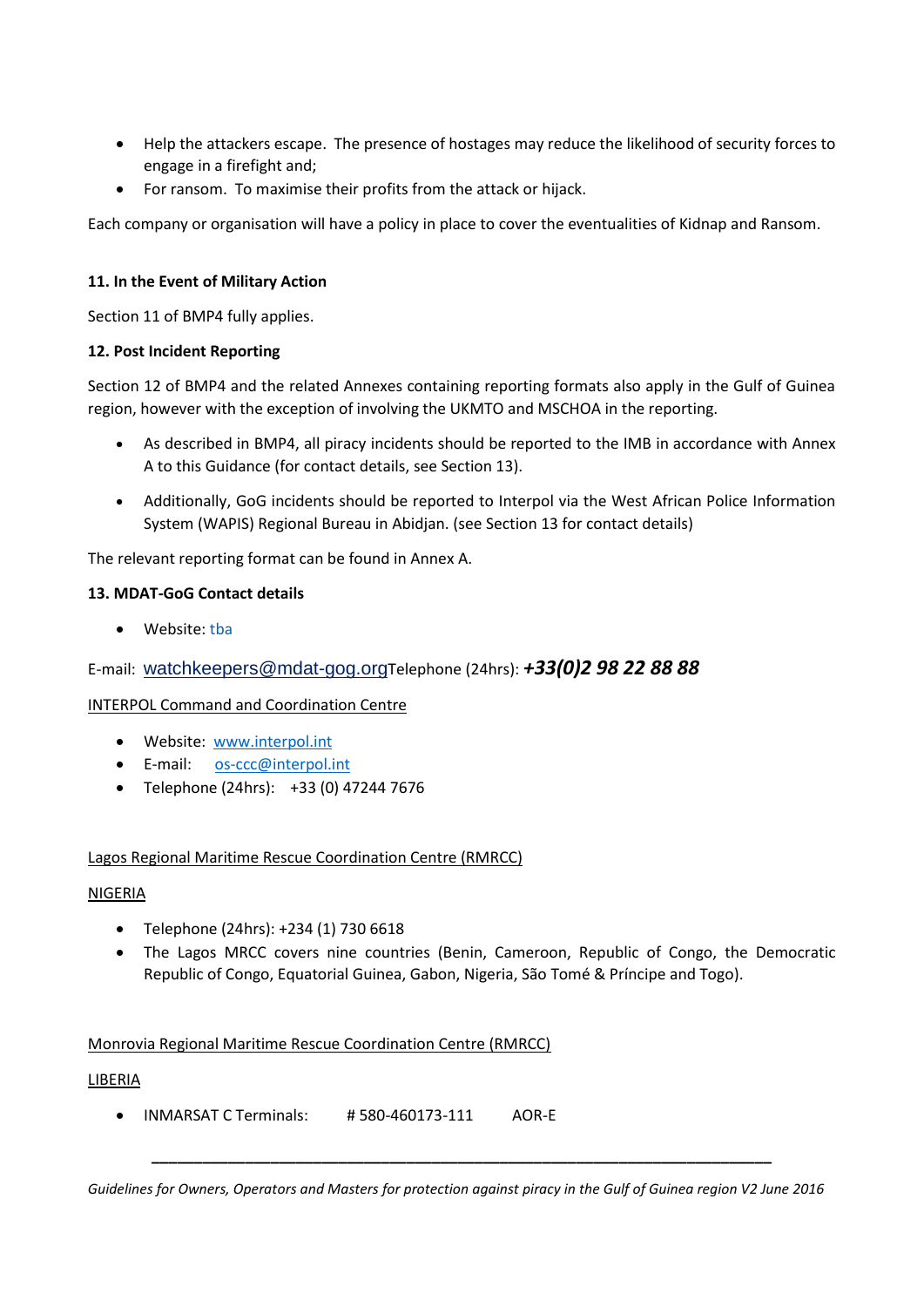- INMARSAT C Terminals: # 580-460199-019 AOR-W
- $\bullet$  International Fax:  $\sharp$  (+231) 2430-0011
- $\bullet$  International Landline: # (+231) 770-092229
- International Cellular & SMS: #(+231) 573-0144
- VHF-DSC Radio
- Monrovia covers the territorial waters of Liberia and her four neighbouring countries Guinea, Ghana, Liberia, Sierra Leone, and Cote d'Ivoire.

International Maritime Bureau – IMB Piracy Reporting Centre (IMB PRC)

ICC IMB (Asia Regional Office), PO Box 12559, Kuala Lumpur, 50782, Malaysia. Tel: + 60 3 2078 5763 Fax: + 60 3 2078 5769

E-mail: **[imbkl@icc-ccs.org](mailto:imbkl@icc-ccs.org)** / **[piracy@icc-ccs.org](mailto:piracy@icc-ccs.org)** 24 Hour Anti Piracy HELPLINE Tel: + 60 3 2031 0014

*Guidelines for Owners, Operators and Masters for protection against piracy in the Gulf of Guinea region V2 June 2016*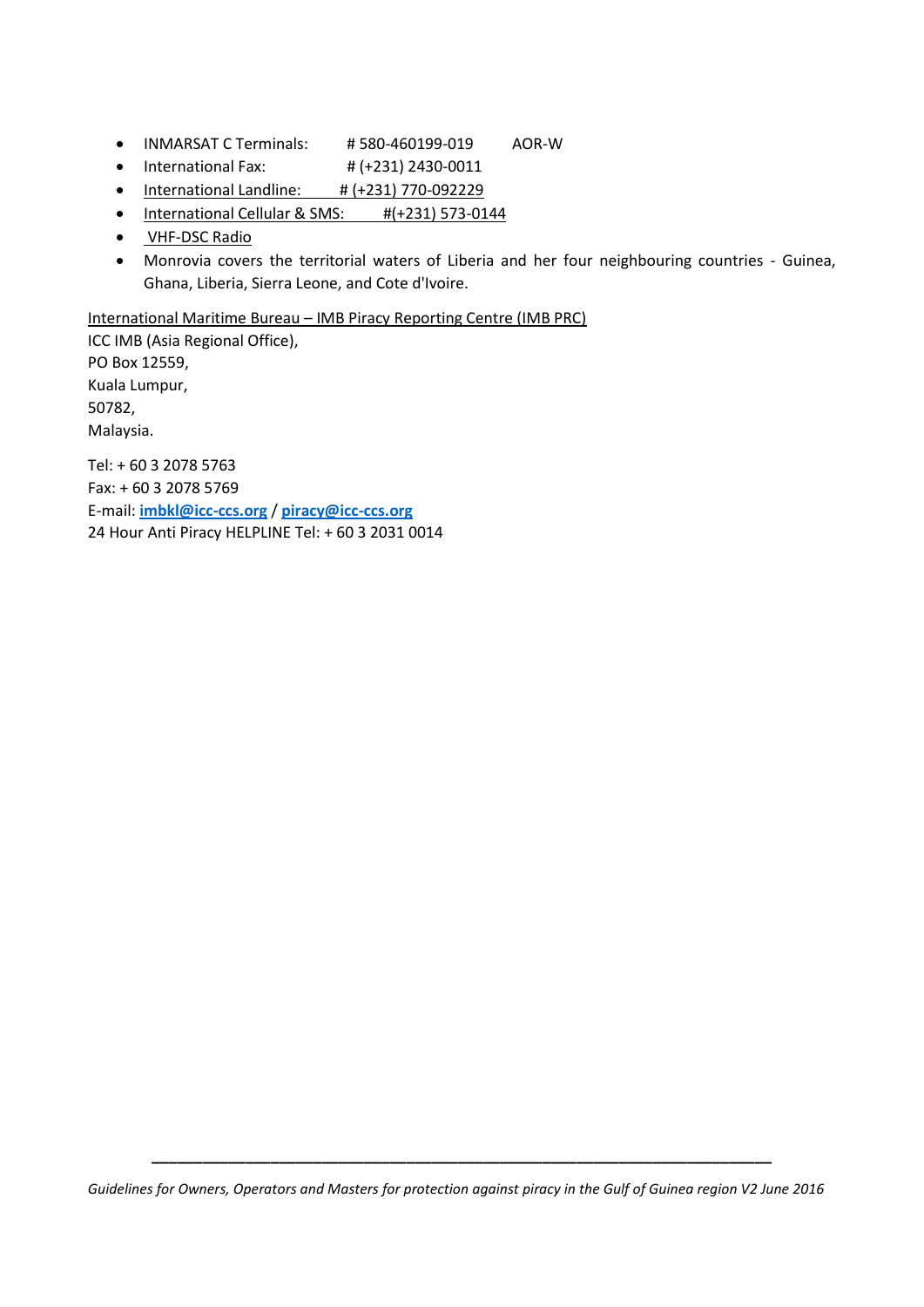#### **ANNEX A**

## **PIRACY ATTACK REPORT, VESSEL**

#### **General Details**

**01** Name of Ship:

**02** IMO No:

**03** Flag:

**04** Call Sign:

**05** Type of Ship:

| 06 Tonnages: |
|--------------|
| GRT:         |
| NRT:         |
| DWT:         |

**07** Owner's (Address & Contact Details):

**08** Manager's (Address & Contact Details):

**09** Last Port/Next Port:

**10** Cargo Details: (Type/Quantity)

**Details of Incident**

**11** Date & Time of Incident: LT UTC

**12** Position: Lat: (N/S) Long: (E/W)

**13** Nearest Land Mark/Location:

**14** Port/Town/Anchorage Area:

**15** Country/Nearest Country:

**16** Status (Berth/Anchored/Steaming):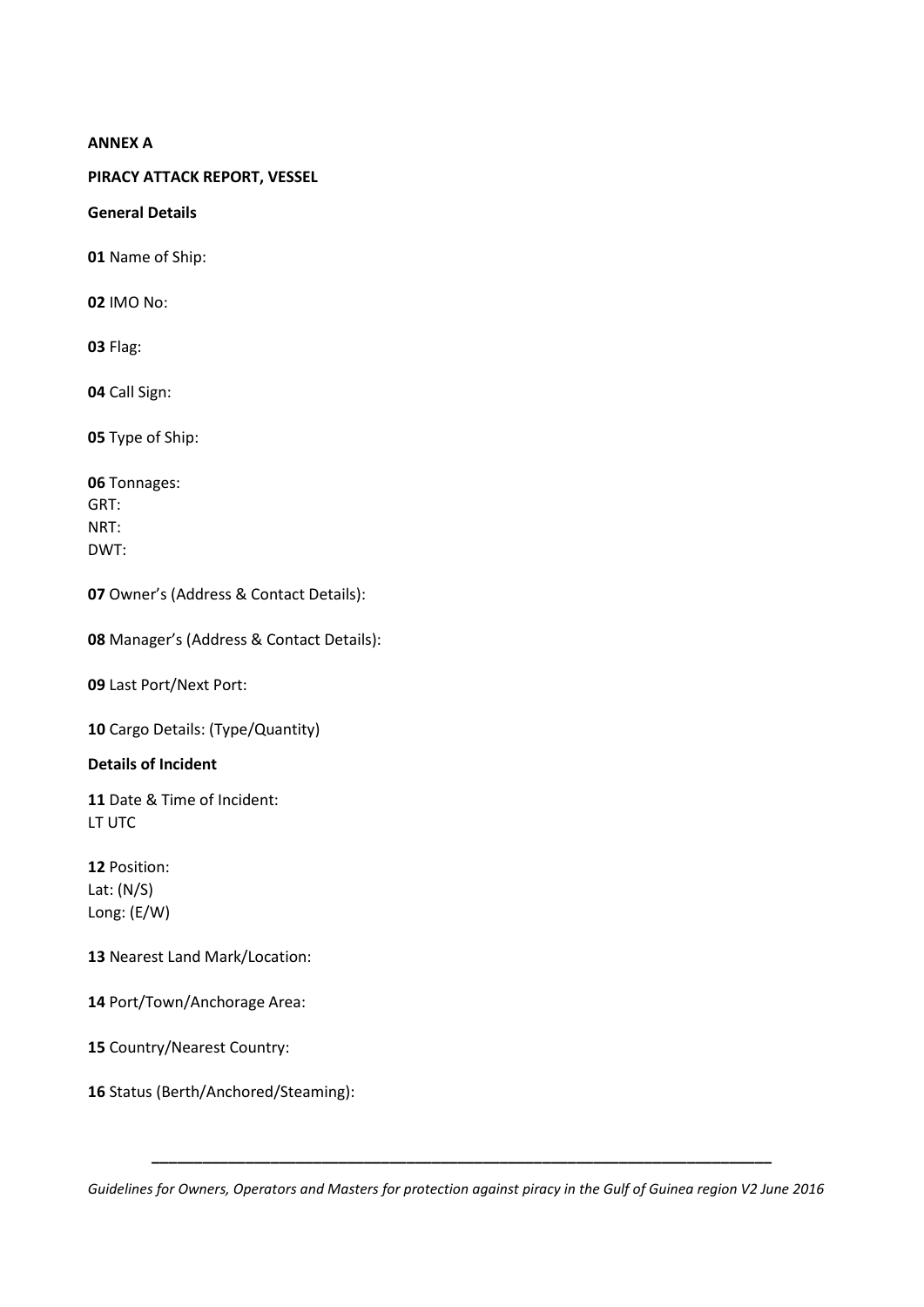Own Ship's Speed:

Ship's Freeboard During Attack:

Weather During Attack (Rain/Fog/Mist/Clear/etc, Wind (Speed and Direction), Sea/Swell Height):

Types of Attack (Boarded/Attempted):

 Consequences for Crew, Ship and Cargo: Any Crew Injured/Killed: Items/Cash Stolen:

Area of the Ship being Attacked:

Last Observed Movements of Pirates/Suspect Craft:

Type of vessel (Whaler, Dhow, Fishing Vessel, Merchant Vessel)

Description of vessel (Colour, Name, Distinguishing Features)

Course and Speed of vessel when sighted

#### **Details of Raiding Party**

Number of Pirates/Robbers:

Dress/Physical Appearance:

Language Spoken:

Weapons Used:

Distinctive Details:

Craft Used:

- Method of Approach:
- Duration of Attack:

Aggressive/Violent:

**Further Details**

Action Taken by Master and Crew and its effectiveness:

*Guidelines for Owners, Operators and Masters for protection against piracy in the Gulf of Guinea region V2 June 2016*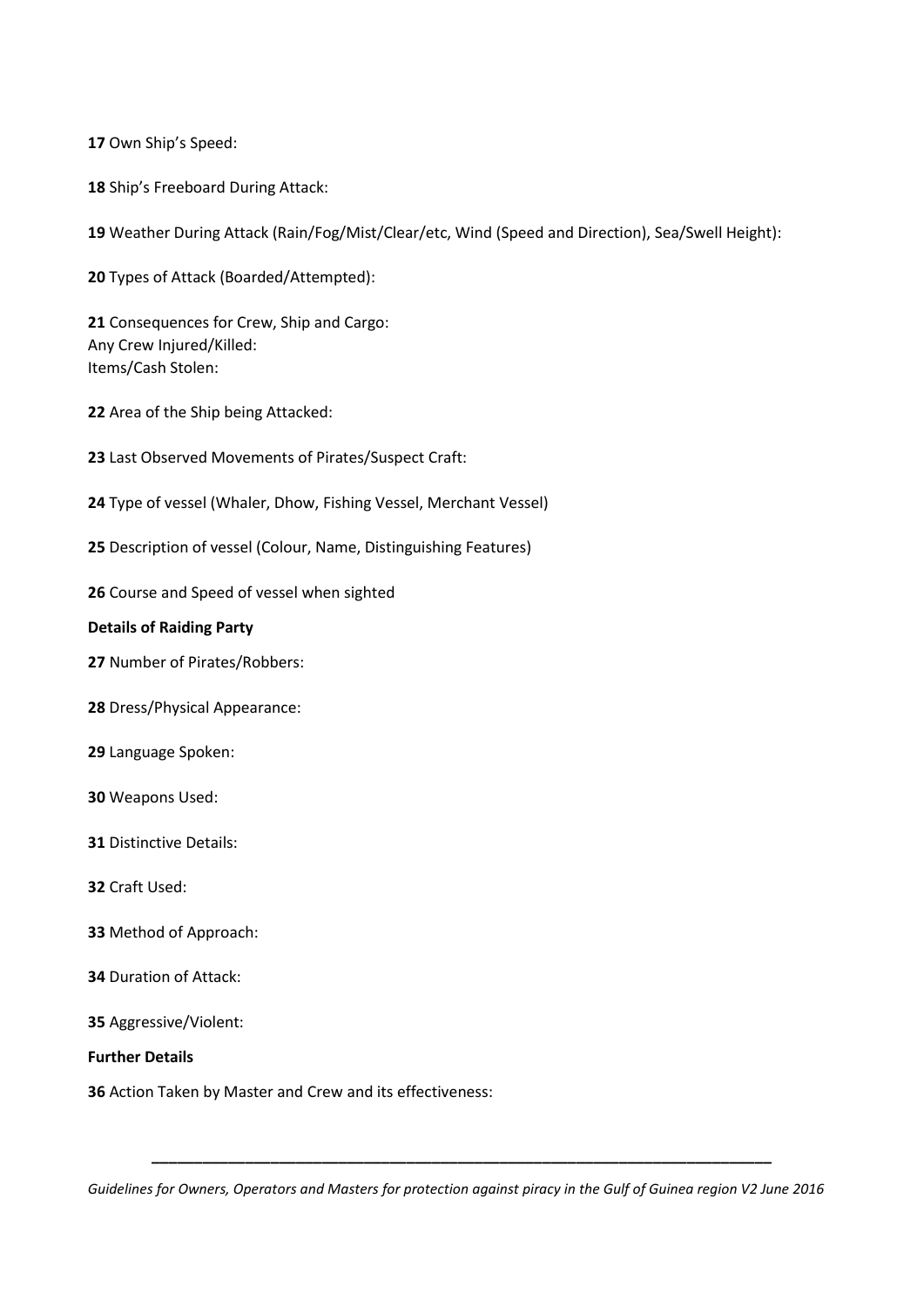**37** Was Incident Reported to the Coastal Authority? If so, to whom?

**38** Preferred Communications with Reporting Ship: Appropriate Coast Radio Station/HF/MF/VHF/INMARSAT IDS (Plus Ocean Region Code)/MMSI

**39** Action Taken by the Authorities:

**40** Number of Crew/Nationality:

**41** Please attach with this Report – A Brief Description/Full Report/Master – Crew Statement of the Attack/Photographs taken if any.

**42** Details of Self Protection Measures.

*Guidelines for Owners, Operators and Masters for protection against piracy in the Gulf of Guinea region V2 June 2016*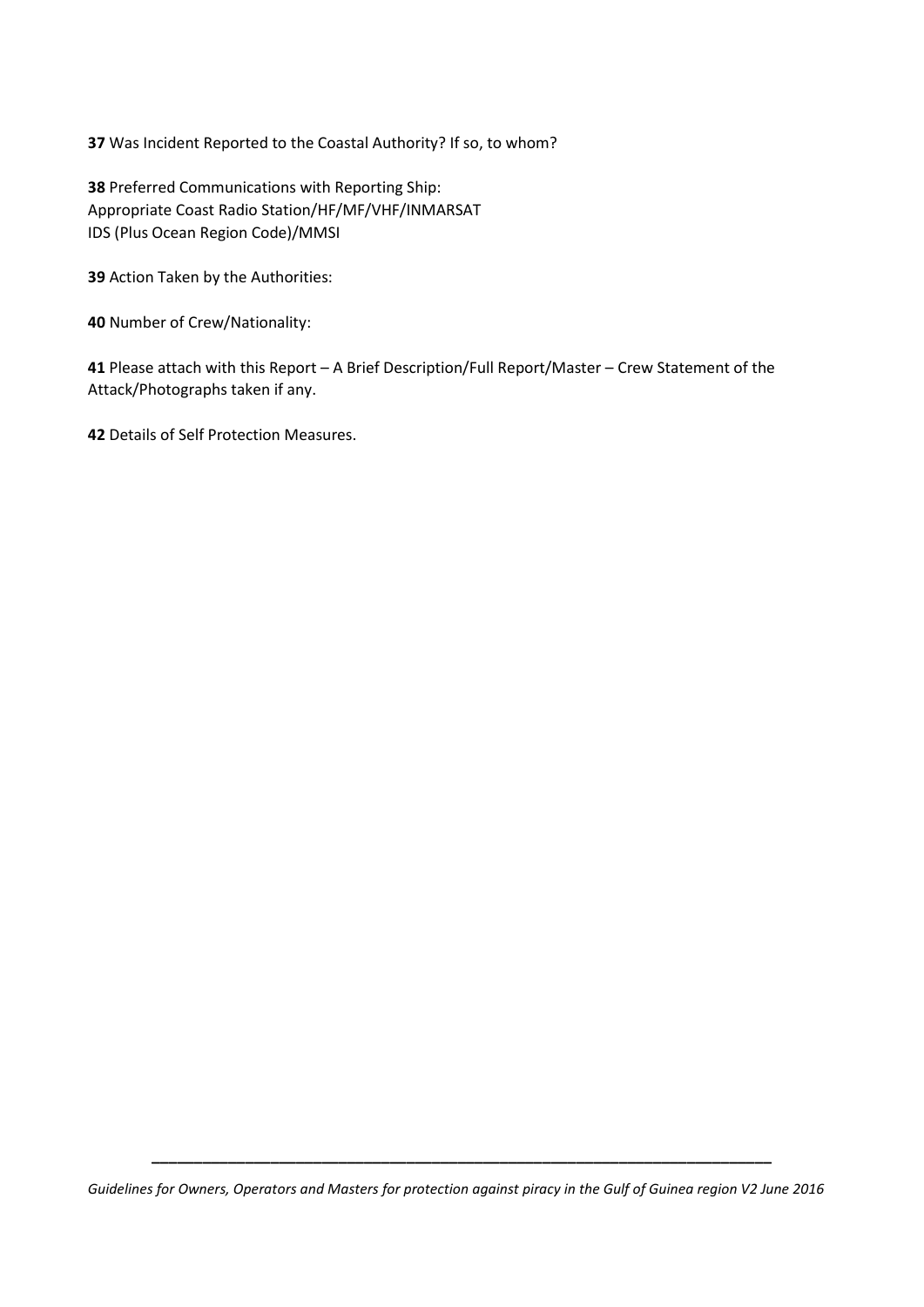## **ANNEX B**

# MDAT-GoG Reporting Forms

Once a vessel has transmitted an Initial Report to MDAT-GoG, MDAT-GoG will reply and request that Daily Reports be transmitted. Upon exiting the VRA, vessels should complete and transmit a Final Report. The following forms are used:

- **Initial Report Format**
- **Daily Report Format**
- **Final Report Format**
- By Exception Report Format.

Masters and operators should check with the MDAT-GoG website for the latest information regarding the Voluntary Reporting Area. The MDAT-GoG accepts forms by e-mail.

## **MDAT-GoG Vessel Position Reporting Form - Initial Report**

| 01 | Ship Name                                                               |  |
|----|-------------------------------------------------------------------------|--|
| 02 | Flag                                                                    |  |
| 03 | <b>IMO Number</b>                                                       |  |
| 04 | <b>INMARSAT Telephone Number</b>                                        |  |
| 05 | Time & Position                                                         |  |
| 06 | Course                                                                  |  |
| 07 | Passage Speed                                                           |  |
| 08 | Freeboard                                                               |  |
| 09 | Cargo                                                                   |  |
| 10 | Destination and Estimated Time of Arrival<br>(including anchorages etc) |  |
| 11 | Name and contact details of Company<br><b>Security Officer</b>          |  |
| 12 | Nationality of Master and Crew                                          |  |
| 13 | Armed/unarmed security team embarked                                    |  |

## **MDAT-GoG Vessel Position Reporting Form - Daily Position Report**

| 01 | Ship's name                     |  |
|----|---------------------------------|--|
| 02 | Ship's Call Sign and IMO Number |  |
| 03 | Time of Report in UTC           |  |
| 04 | Ship's Position                 |  |
| 05 | Ship's Course and Speed         |  |

*Guidelines for Owners, Operators and Masters for protection against piracy in the Gulf of Guinea region V2 June 2016*